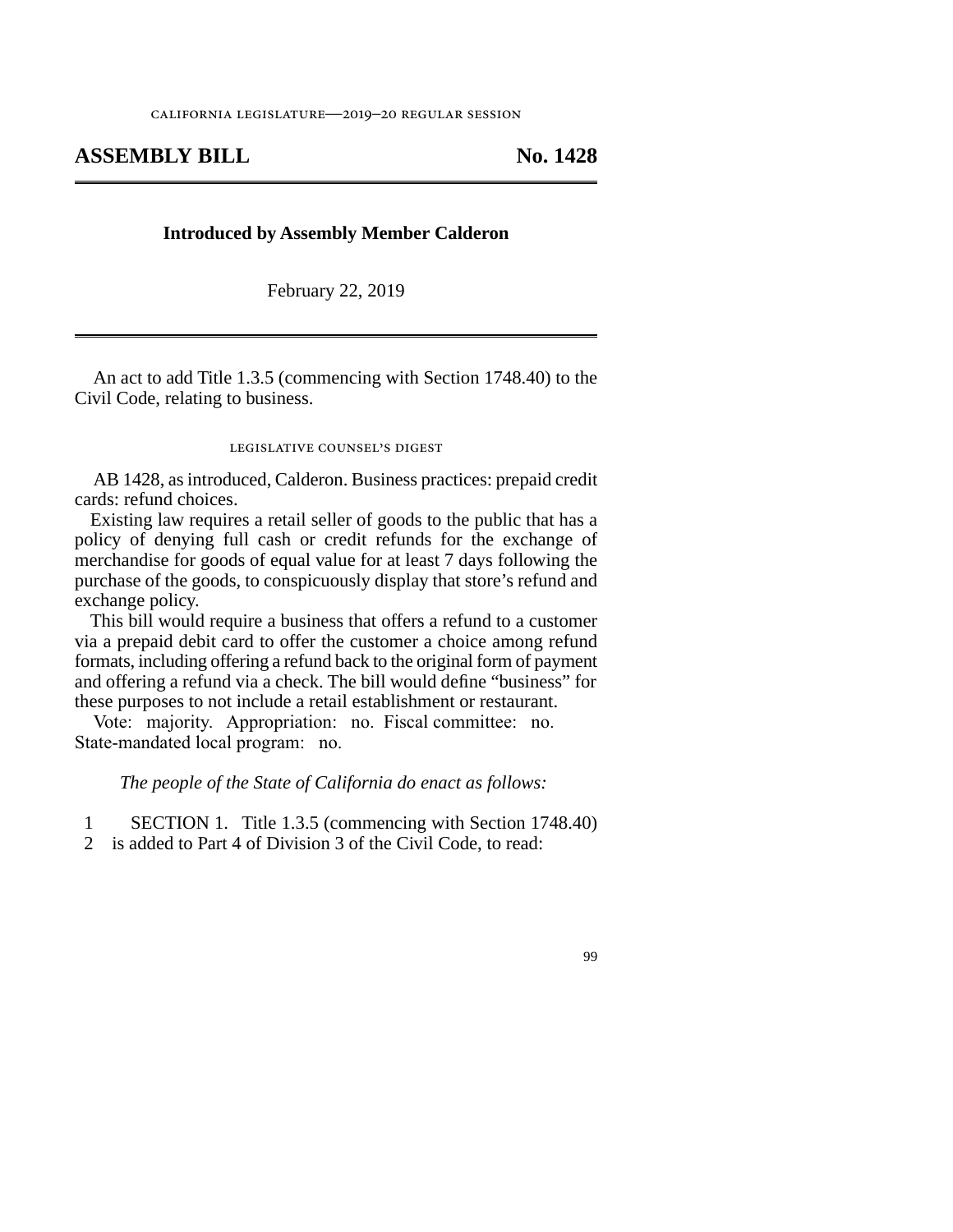| $\mathbf{1}$   | TITLE 1.3.5. CONSUMER REFUNDS                                          |
|----------------|------------------------------------------------------------------------|
| $\overline{c}$ |                                                                        |
| 3              | 1748.40. For purposes of this title:                                   |
| $\overline{4}$ | (a) "Accepted debit card" means any debit card which the debit         |
| 5              | cardholder has requested and received or has signed, or has used,      |
| 6              | or has authorized another person to use, for the purpose of            |
| $\tau$         | obtaining money, property, labor, or services. Any debit card issued   |
| 8              | in renewal of, or in substitution for, an accepted debit card becomes  |
| 9              | an accepted debit card when received by the debit cardholder,          |
| 10             | whether the debit card is issued by the same or by a successor card    |
| 11             | issuer.                                                                |
| 12             | (b) "Business" means a proprietorship, partnership, corporation,       |
| 13             |                                                                        |
|                | or other form of commercial enterprise. "Business" does not            |
| 14             | include a retail establishment or restaurant.                          |
| 15             | (c) "Cardholder" means a natural person to whom a prepaid              |
| 16             | debit card is issued.                                                  |
| 17             | (d) "Debit card" means an accepted debit card or other means           |
| 18             | of access to a debit cardholder's account that may be used to initiate |
| 19             | electronic funds transfers and may be used without unique              |
| 20             | identifying information such as a personal identification number       |
| 21             | to initiate access to the debit cardholder's account.                  |
| 22             | (e) "Prepaid debit card" means a debit card that meets either of       |
| 23             | the following:                                                         |
| 24             | (1) A card, code, or other means of access to funds of a recipient     |
| 25             | that is usable at multiple, unaffiliated merchants for goods or        |
| 26             | services, or usable at automated teller machines.                      |
| 27             | (2) The same as those terms or related terms are defined in the        |
| 28             | regulations adopted under the Electronic Fund Transfer Act             |
| 29             | regarding general use reloadable cards.                                |
| 30             | (f) "Refund" means a return of a sum of money to a customer            |
| 31             | who has overpaid for services or property or is otherwise owed         |
| 32             | money by the business.                                                 |
| 33             | (g) "Retail establishment" means a store, shop, or other premise       |
| 34             | that is regularly engaged in the business of selling goods or          |
| 35             | services, or both, directly to consumers from the location             |
| 36             | 1748.41. A business that offers a refund to a customer located         |
| 37             | within California via a prepaid debit card shall offer the customer    |
| 38             | a choice among the following refund formats:                           |
| 39             | (a) A refund back to the original form of payment.                     |
| 40             | (b) A refund via a check.                                              |
|                |                                                                        |
|                |                                                                        |
|                | 99                                                                     |
|                |                                                                        |
|                |                                                                        |
|                |                                                                        |
|                |                                                                        |